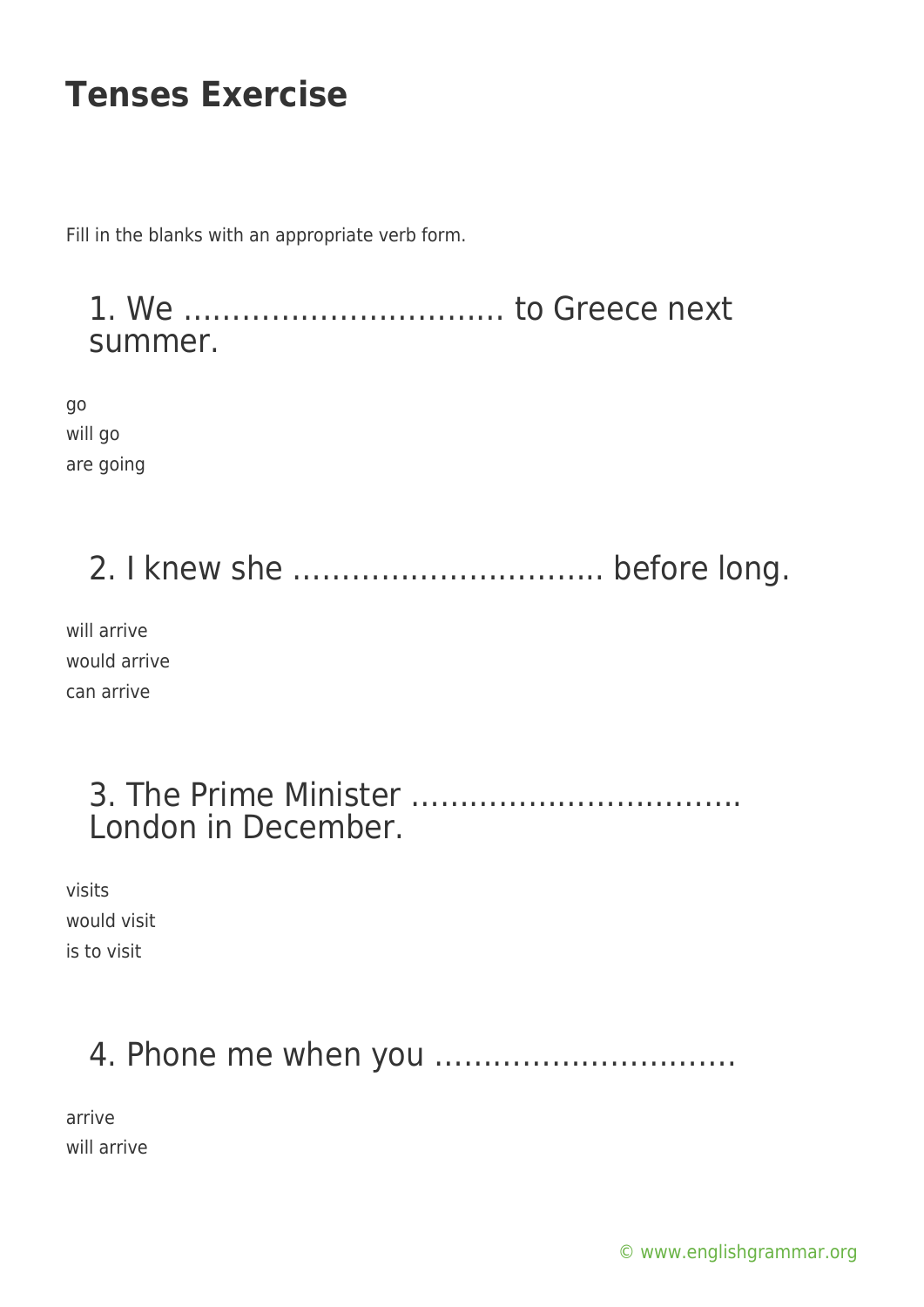would arrive

#### 5. 'I'm hungry.' 'I …………………………….. you something to eat.'

will get am getting would get

6. …………………………… I open the window? Shall Will Would

7. I …………………………… you tonight.

will phone would phone am phoning

#### 8. I will pay you back when I …………………………….. a job.

will get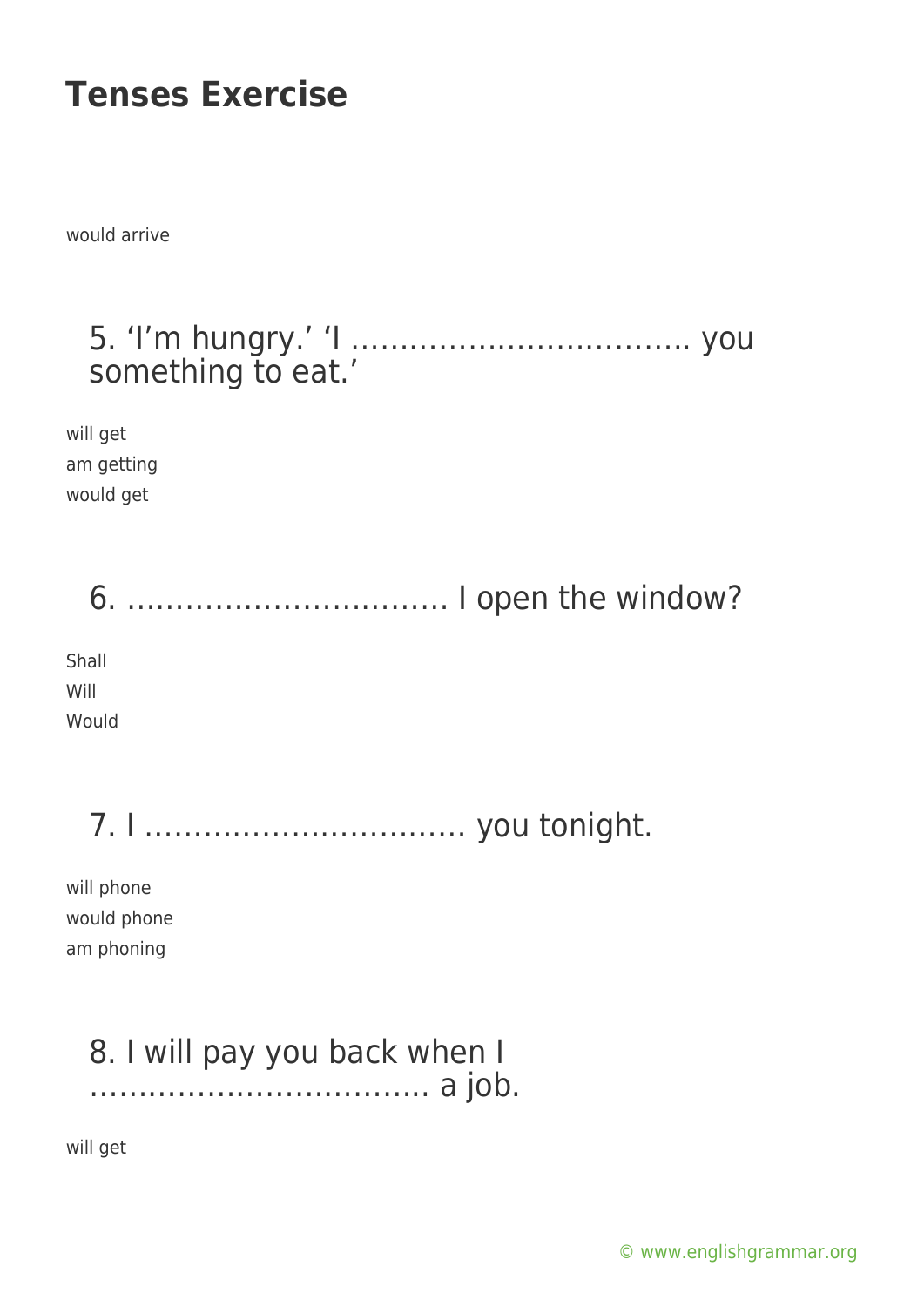get would get

#### 9. By next year, we …………………………………. here for twenty-five years.

will be would be will have been

## 10. I ………………………….. break his neck.

will shall Either could be used here

### 11. I promise I ………………………………. do that again.

don't do won't do can't do

### 12. It is no use phoning them now – they